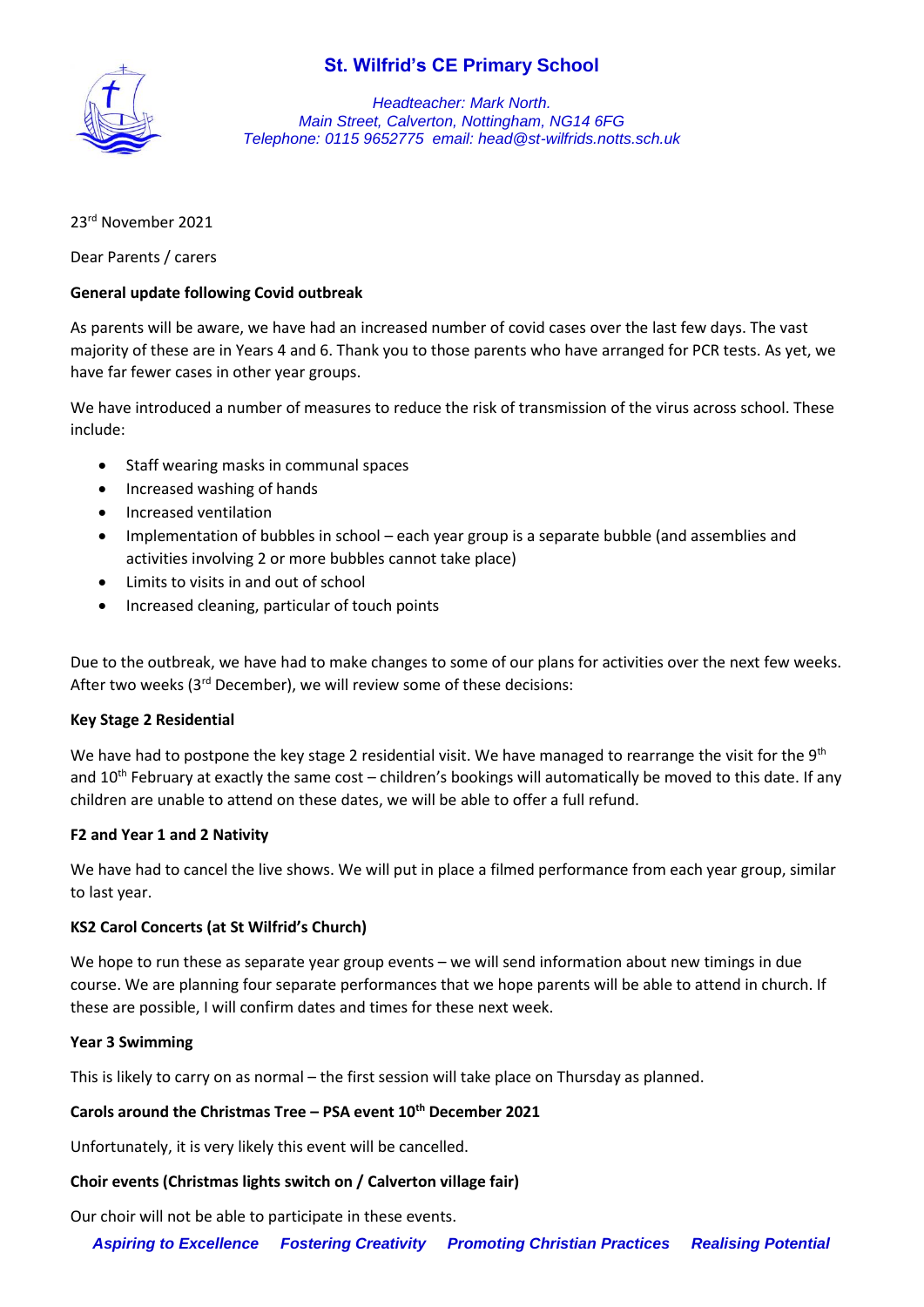

*Headteacher: Mark North. Main Street, Calverton, Nottingham, NG14 6FG Telephone: 0115 9652775 email: head@st-wilfrids.notts.sch.uk*

## **Sleeping Beauty Visit (Year 1 and 2)**

We will make a decision about this event by the end of next week (or sooner).

#### **DARE Graduation**

Unfortunately parents will not be able to attend this year.

Christmas parties will take place in bubbles in the last week of term. Christmas dinner will still take place, with children eating their lunch in bubbles.

We will work hard to put in place alternative activities and events to those cancelled above. We had been determined to enjoy a 'normal Christmas' but obviously, reducing the chance of transmission as much as we reasonably can is our priority.

#### **Covid Testing**

Remember, if a child has any of the symptoms of covid – a cough, a high temperature, or a change of taste and smell, they should get a PCR test (not a lateral flow test).

Kind regards

Mark North

## **Government Self**

## **When to self-isolate**

Self-isolate straight away and get a [PCR test \(a test that is sent to the lab\) on GOV.UK](https://www.gov.uk/get-coronavirus-test) as soon as possible if you have any of these 3 symptoms of COVID-19, even if they are mild:

- a high temperature
- a new, continuous cough
- a loss or change to your sense of smell or taste

You should also self-isolate straight away if:

- you've tested positive for COVID-19 this means you have the virus
- someone you live with has symptoms or tested positive (unless you are not required to selfisolate – check below if this applies to you)
- you've been told to self-isolate following contact with someone who tested positive [find out](https://www.nhs.uk/conditions/coronavirus-covid-19/self-isolation-and-treatment/if-youre-told-to-self-isolate-by-nhs-test-and-trace-or-the-covid-19-app/)  [what to do if you're told to self-isolate by NHS Test and Trace or the NHS COVID-19 app](https://www.nhs.uk/conditions/coronavirus-covid-19/self-isolation-and-treatment/if-youre-told-to-self-isolate-by-nhs-test-and-trace-or-the-covid-19-app/)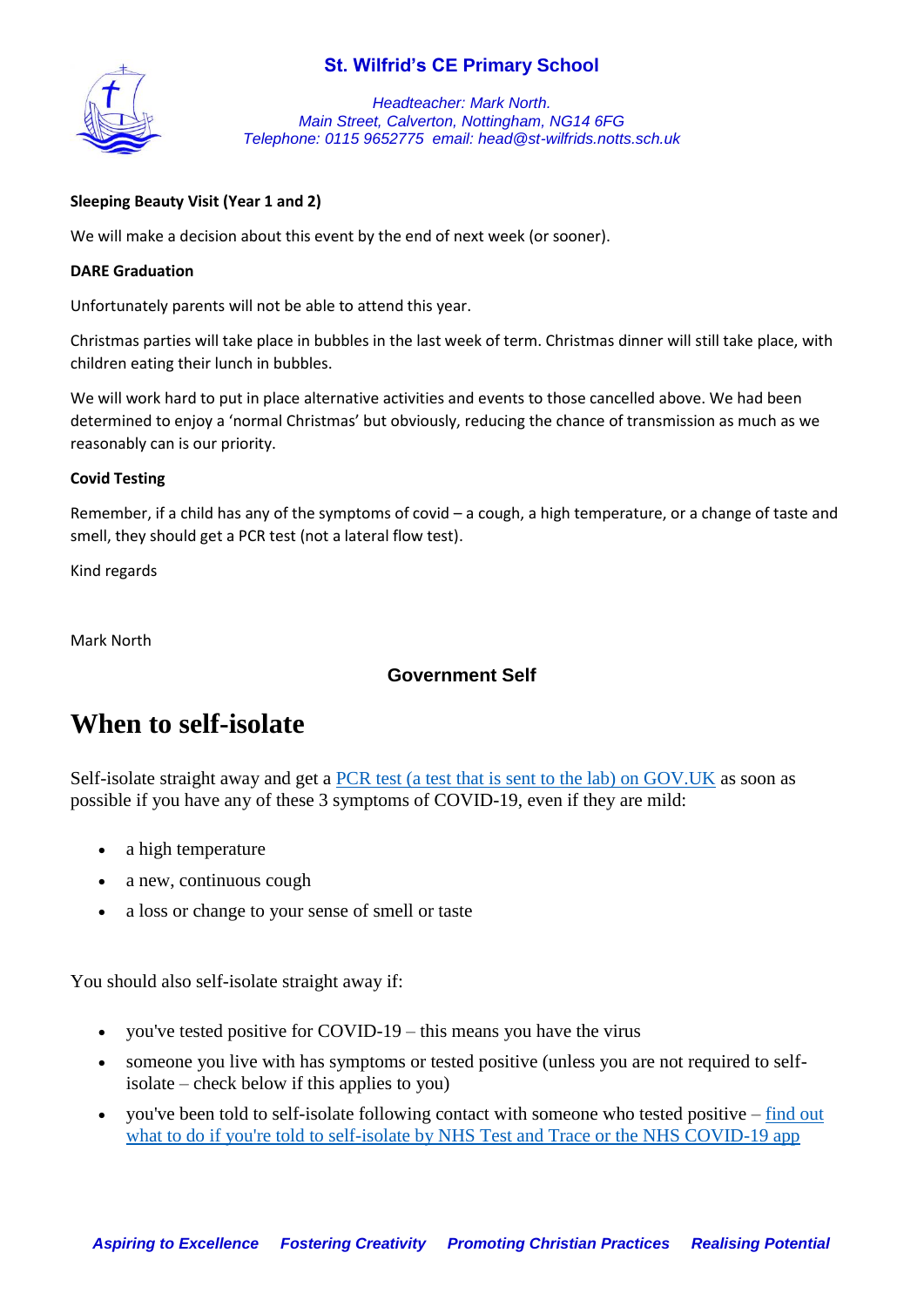

*Headteacher: Mark North. Main Street, Calverton, Nottingham, NG14 6FG Telephone: 0115 9652775 email: head@st-wilfrids.notts.sch.uk*

## **Information:**

# **When you do not need to self-isolate**

If someone you live with has symptoms of COVID-19, or has tested positive for COVID-19, you will not need to self-isolate if any of the following apply:

- you're fully vaccinated this means 14 days have passed since your final dose of a COVID-19 vaccine given by the NHS
- you're under 18 years, 6 months old
- you're taking part or have taken part in a COVID-19 vaccine trial
- vou're not able to get vaccinated for medical reasons

Even if you do not have symptoms, you should still:

- [get a PCR test on GOV.UK](https://www.gov.uk/get-coronavirus-test) to check if you have COVID-19
- follow advice on [how to avoid catching and spreading COVID-19](https://www.nhs.uk/conditions/coronavirus-covid-19/how-to-avoid-catching-and-spreading-coronavirus-covid-19/)
- consider limiting contact with [people who are at higher risk from COVID-19](https://www.nhs.uk/conditions/coronavirus-covid-19/people-at-higher-risk/)

## **Tell people you've been in close contact with that you have symptoms**

Tell people you've been in close contact with in the past 48 hours that you might have COVID-19.

You should tell them to follow advice on [how to avoid catching and spreading COVID-19.](https://www.nhs.uk/conditions/coronavirus-covid-19/how-to-avoid-catching-and-spreading-coronavirus-covid-19/)

They do not need to self-isolate unless they're contacted by the NHS Test and Trace service.

If they get any symptoms of COVID-19, they should self-isolate and get a test as soon as possible.

# **How to self-isolate**

You must not leave your home if you're self-isolating.

## **Don't**

- do not go to work, school or public places work from home if you can
- do not go on public transport or use taxis
- do not go out to get food and medicine order it online or by phone, or ask someone to bring it to your home
- do not have visitors in your home, including friends and family except for people providing essential care
- do not go out to exercise exercise at home or in your garden, if you have one